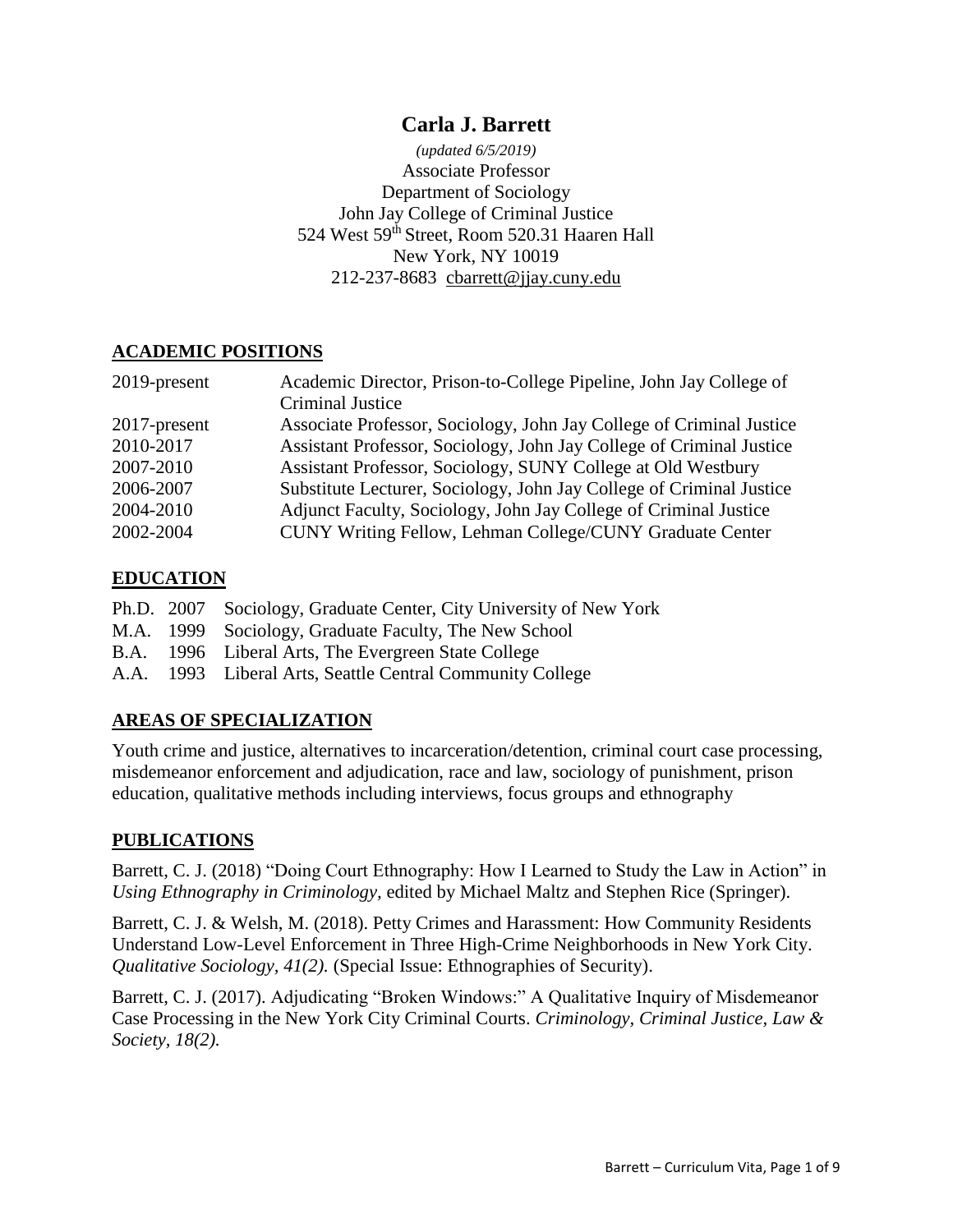Barrett, C. J. (2017). Mindfulness and Rehabilitation: Teaching Yoga and Meditation to Young Men in an Alternative to Incarceration Program. *International Journal of Offender Therapy and Comparative Criminolog*y, 61(15), 1719-1738. (first published online: February 22, 2016).

Barrett, C. J. (2015). "'I Feel Mad Light': Sharing Mindfulness–Based Strategies with Troubled Youth" in *Alternative Offender Rehabilitation and Social Justice: Arts & Physical Engagement in Criminal Justice and Community Settings*, edited by Janelle Joseph and Wesley Crichlow. Palgrave MacMillan.

Barrett, C. (Spring 2015). "Critical Teaching: Reflections on a Day of Teaching Precariously." *The Critical Criminologist, 5(23).* (Newsletter of the Division on Critical Criminology, American Society of Criminology).

Barrett, C. (2014). "Waiver/transfer to adult court." In Arrigo, B. (ed.) *Encyclopedia of Criminal Justice Ethics.* Thousand Oaks, CA: Sage Publications.

Barrett, C. (2014). "Juveniles in adult court." In Arrigo, B. (ed.) *Encyclopedia of Criminal Justice Ethics.* Thousand Oaks, CA: Sage Publications.

Barrett, C. J. (2013) *Courting Kids: Inside an Experimental Youth Court*. NYU Press, Alternative Criminology Series.

Barrett, C. J. (2008). Judging Juveniles: Prosecuting Adolescents in Adult and Juvenile Courts by [Aaron Kupchik.](http://www.amazon.com/exec/obidos/search-handle-url/104-5013737-8629547?%5Fencoding=UTF8&search-type=ss&index=books&field-author=Aaron%20Kupchik) (Review) *Punishment & Society 10(1).*

Barrett C. J. (2002). "The Ties that Bind: Stoller's Account of West African Street Vendors in New York." Book Review of *Money Has No Smell* by Paul Stoller. *North American Dialogue.* 

## **FUNDED RESEARCH**

- 2017/2019 Co-Principal Investigator, An Evaluation of New York City's Criminal Justice Reform Act, Misdemeanor Justice Project, John Jay College. Funded by New York City Mayor's Office of Criminal Justice.
- 2014/2015 Lead Investigator, Qualitative Team, Misdemeanor Justice Project, John Jay College. Funded by The Arnold Foundation.
- 2014 Principal Investigator, *New York's New Adolescent Diversion Program: Problem-Solving Courts for Youth*. PSC-CUNY Research Grant, Traditional B.
- 2012 Principal Investigator, *Investigating Mindfulness Based Practices in a Punitive Youth Setting.* PSC-CUNY Research Grant, Traditional A.

## **PROFESSIONAL EXPERIENCE**

2006-2007 Editorial Assistant, *Theoretical Criminology*.

- 2004-2005 Field Researcher, Urban Institute, Washington, DC. Member of a 3-city, 15 person, ethnographic team. Findings reported in Briggs, Popkin and Goering's *Moving to Opportunity: The Story of an Experiment to Fight Ghetto Poverty* (Oxford University Press, 2010)
- 2001-2004 Research Assistant, Dr. Michael Jacobson, John Jay College, NY, NY.
- 2000-2007 Research Consultant, Horowitz Associates, Larchmont, NY. Research design, analysis and writing for a variety of research projects using surveys, focus groups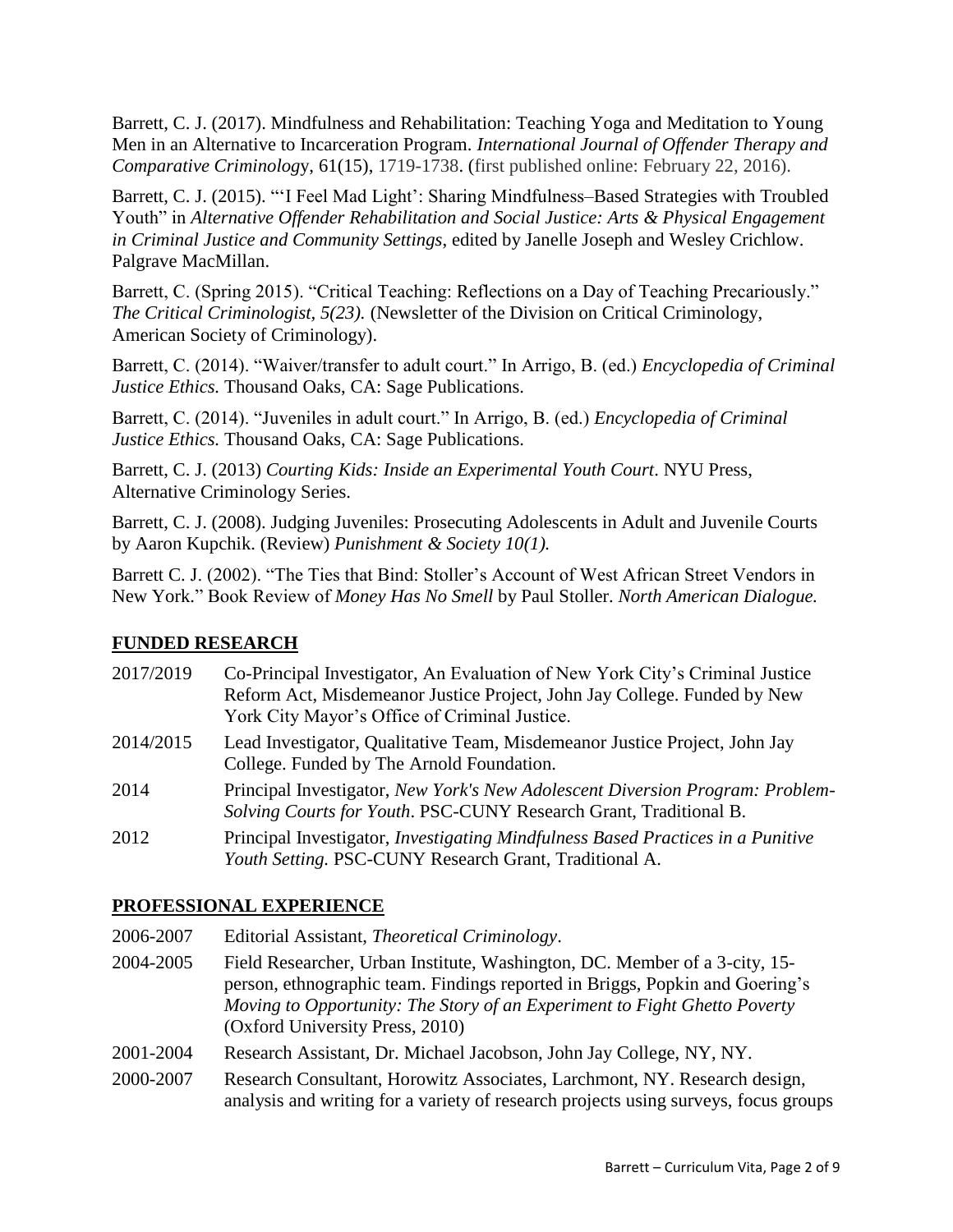and open-ended interviews, and ethnography. Writing quantitative and qualitative research reports.

1999-2001 Lead Ethnographer, Surveys Unlimited, a Division of Horowitz Associates, Larchmont. Supervised ethnographic field studies.

## **AWARDS AND CERTIFICATIONS**

| 2018 | Certificate of Appreciation for guidance and encouragement of Dean's List<br>students, Academic Affairs, John Jay College                                                                      |
|------|------------------------------------------------------------------------------------------------------------------------------------------------------------------------------------------------|
| 2017 | Distinguished Teaching Prize, John Jay College                                                                                                                                                 |
| 2014 | Faculty Fellowship Publication Program (FFPP) Award, CUNY                                                                                                                                      |
| 2013 | Certificate of Appreciation for guidance and encouragement of Dean's List<br>students, Academic Affairs, John Jay College                                                                      |
| 2012 | Certificate of Appreciation for guidance and encouragement of Dean's List<br>students, Academic Affairs, John Jay College                                                                      |
| 2011 | Writing Intensive Teaching Certification, John Jay College                                                                                                                                     |
| 2010 | Certificate of Appreciation for guidance and encouragement of Dean's List<br>students, Academic Affairs, John Jay College                                                                      |
| 2009 | United University Professions (UUP) Professional Development Award, SUNY<br>College at Old Westbury                                                                                            |
| 2009 | Student Appreciation Award, SUNY College at Old Westbury                                                                                                                                       |
| 2008 | Diploma in International Critical Criminology, Common Study Programme on<br>Criminal Justice and Critical Criminology. Defense of Dissertation at the<br>Common Session (Middlesex University) |
| 2008 | Student Appreciation Award, SUNY College at Old Westbury                                                                                                                                       |

# **PRESENTATIONS AND CONFERENCE PARTICIPATION**

| 2019 | Presentation: Bridging the Gap, Challenging Stigma: The P2CP Learning<br><i>Exchange Model.</i> Reentry/Entry Symposium: Pedagogy, Programs, and Policies<br>that Support and Sustain Justice-Involved CUNY Students. Borough of<br>Manhattan Community College. May 3, 2019 |
|------|------------------------------------------------------------------------------------------------------------------------------------------------------------------------------------------------------------------------------------------------------------------------------|
| 2019 | Workshop Co-Leader: Critical Pedagogies, Centering the Margins: Addressing<br>the Implementation Gap of Critical Criminology Conference, Eastern Michigan<br>University. April 2019.                                                                                         |
| 2018 | Workshop Co-Leader: Changing the Narrative about our Students: A Positive<br>Youth Development Framework. John Jay College Spring 2018 Faculty<br>Development Day. (Co-led with Dr. Nina Rose Fischer, Interdisciplinary Studies).                                           |
| 2017 | Roundtable Organizer: Critical Teaching: Educating for Social Justice Through<br>Experiential and Service Learning. Conference of the American Society of<br>Criminology, Philadelphia.                                                                                      |
| 2017 | Roundtable Organizer: Educating for Social Justice: The Role of Critical<br><i>Pedagogy</i> . Conference of the American Society of Criminology, Philadelphia.                                                                                                               |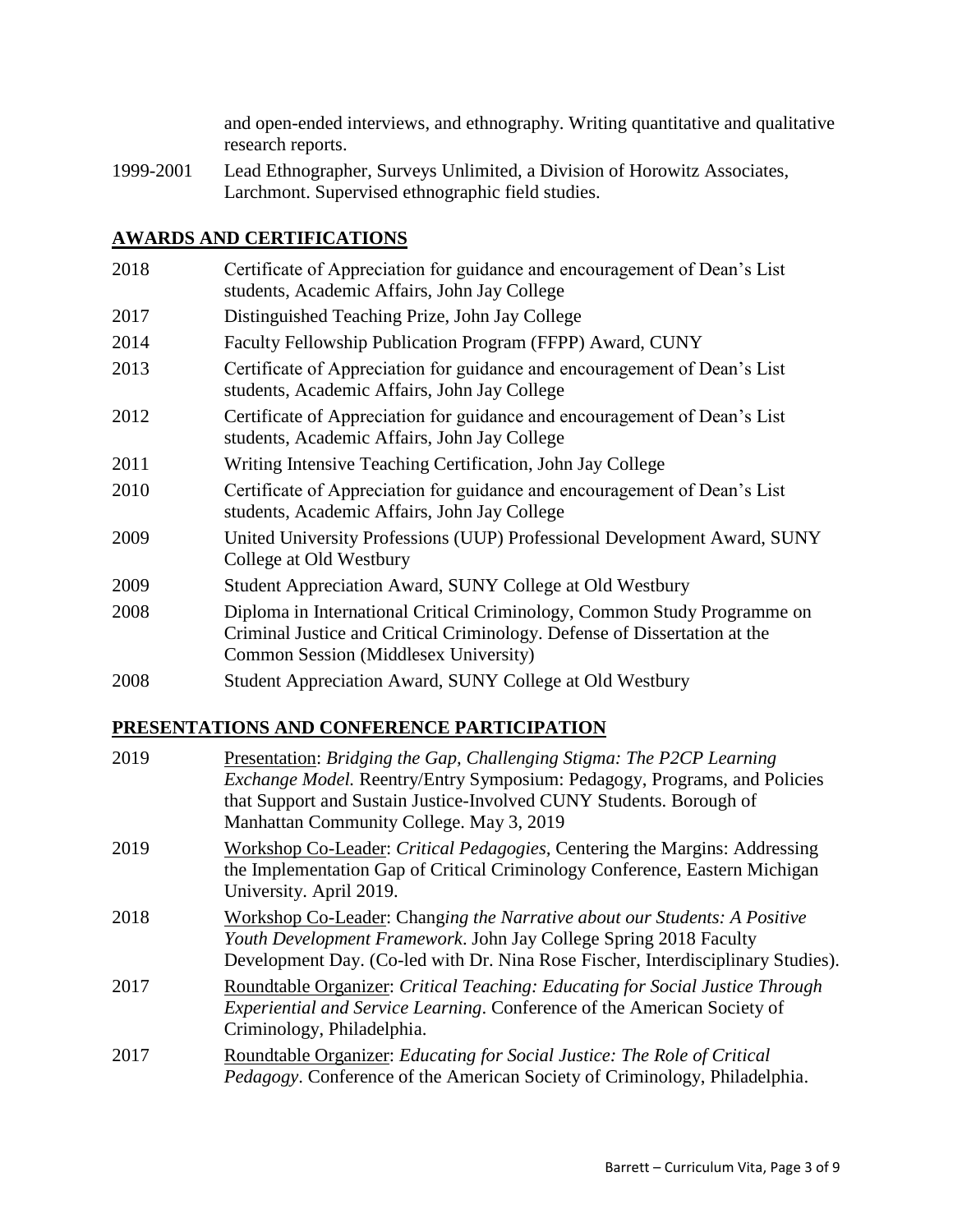| 2017 | Roundtable Organizer: Reducing Social Justice to 140 Characters or Less:<br>Critical Pedagogy in an age of Digital Politics. Conference of the American<br>Society of Criminology, Philadelphia.                                    |
|------|-------------------------------------------------------------------------------------------------------------------------------------------------------------------------------------------------------------------------------------|
| 2017 | Roundtable Organizer: Strategies for Developing Social Justice Oriented<br>Classrooms. Conference of the American Society of Criminology, Philadelphia.                                                                             |
| 2017 | Presentation: Legislating Reform: An Empirical Examination of New York City's<br>Criminal Justice Reform Act of 2016. Conference of the American Society of<br>Criminology, Philadelphia.                                           |
| 2017 | Critic, Author Meets Critic Panel: The Meaning of Rehabilitation and its Impact<br>on Parole: There and Back Again in California by Rita Shah. Conference of the<br>American Society of Criminology, Philadelphia.                  |
| 2017 | Critic, Author Meets Critic Panel: The Meaning of Rehabilitation and its Impact<br>on Parole: There and Back Again in California by Rita Shah. Conference of the<br>American Society of Criminology, Philadelphia, PA.              |
| 2017 | Invited Panel Speaker: Reflections of Corrections. A Panel on Incarceration.<br>Youth Justice. November 1, 2017. John Jay College.                                                                                                  |
| 2016 | Presentation: Trends in Misdemeanor Enforcement and Case Processing in New<br>York City: The Perspectives of Court Officials and Retired Police Officers.<br>Conference of the American Society of Criminology, New Orleans, LA.    |
| 2016 | Presentation: Community Residents' Narratives of Violence, Safety, and Low-<br>Level Enforcement. Conference of the American Society of Criminology, New<br>Orleans, LA.                                                            |
| 2016 | Discussant: Grand Challenges Panel Discussion: Critical Criminology in Unjust<br>Times. Conference of the American Society of Criminology, New Orleans, LA.                                                                         |
| 2016 | Roundtable Organizer, Roundtable Discussant: Critical Teaching: Teaching<br>Critically About Injustice and Inequality with Experiential Learning Strategies.<br>Conference of the American Society of Criminology, New Orleans, LA. |
| 2016 | Roundtable Organizer, Roundtable Chair: Critical Teaching: Teaching Critically<br>About Race and Policing. Conference of the American Society of Criminology,<br>New Orleans, LA.                                                   |
| 2016 | Critic, Author Meets Critics Panel: The Con Men: Hustling in New York City by<br>Terry Williams and Trevor Milton. March 2016 Conference of the Eastern<br>Sociological Society, Boston, MA.                                        |
| 2015 | <b>Presentation:</b> New York's Adolescent Diversion Program: Problem-Solving<br>Courts for Youth. November 2015 Conference of the American Society of<br>Criminology, Washington, DC.                                              |
| 2015 | Roundtable Presentation: "Gather Up the Brokenness:" The Necessary Role of<br>Compassion in Criminal Justice Fieldwork. November 2015 Conference of the<br>American Society of Criminology, Washington, DC.                         |
| 2015 | <b>Roundtable Chair: Teaching Critical Criminology: Serializing Criminology –</b><br>Using the Serial Podcast in Teaching Critical Criminology. Conference of the<br>American Society of Criminology, Washington, DC.               |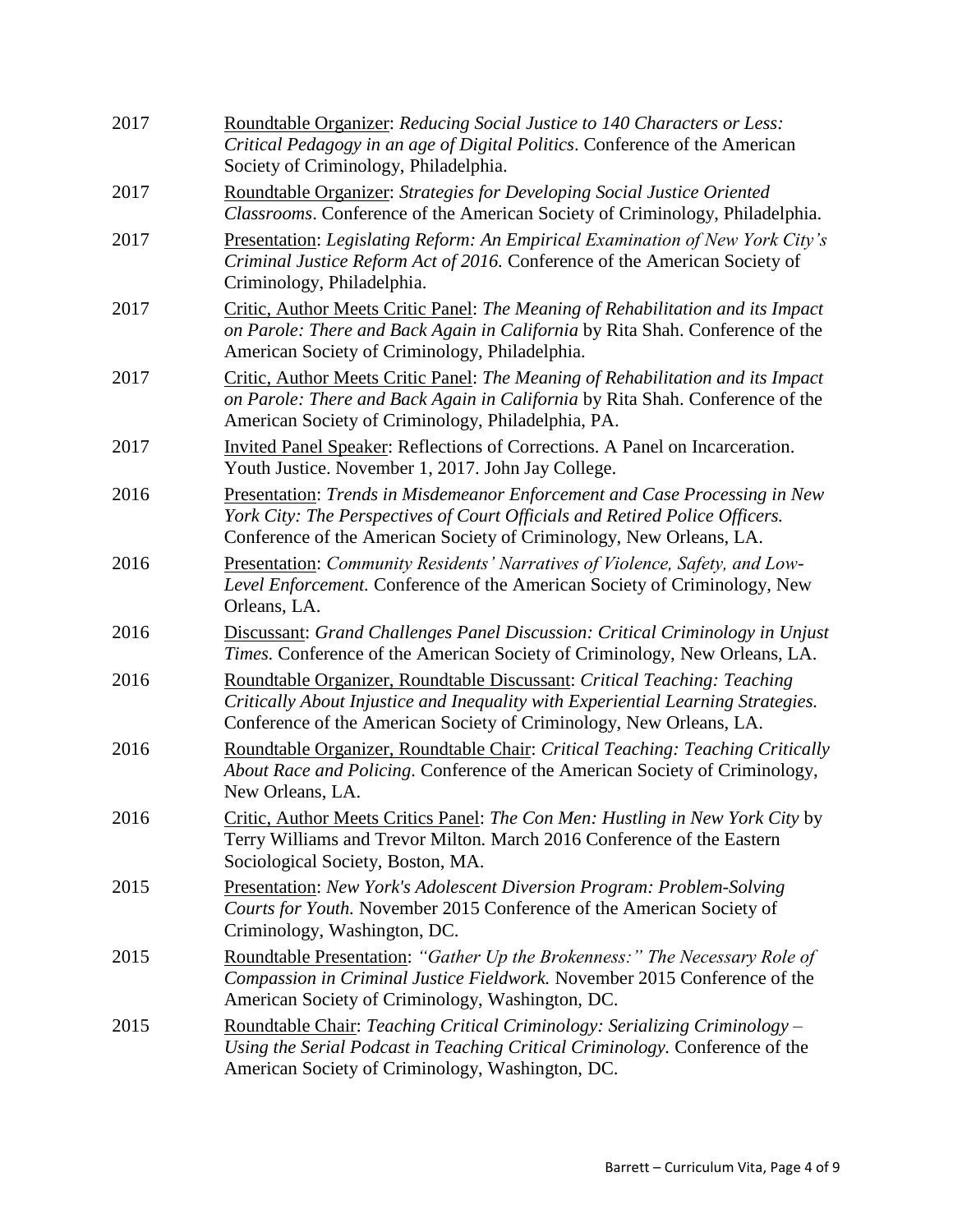| 2015 | Roundtable Organizer, Roundtable Chair: Teaching Critical Criminology:<br>Teaching About Race and Racism in Criminal Justice Classes. Conference of the<br>American Society of Criminology, Washington, DC.                |
|------|----------------------------------------------------------------------------------------------------------------------------------------------------------------------------------------------------------------------------|
| 2015 | Invited Panel Speaker: Representing the Young Adult: Science, Practice and<br>Ethnics. The Pace Criminal Justice Institute. October 15, 2015. Pace University,<br>White Plains, NY.                                        |
| 2015 | Invited Panel Presenter: Why the Young Serious Offender Matters. April 14,<br>2015. John Jay College, New York, NY.                                                                                                        |
| 2014 | Roundtable Presentation: Mindfulness and Rehabilitation: Teaching Yoga and<br>Meditation to Young Men at an Alternative to Incarceration Program. Conference<br>of the American Society of Criminology, San Francisco, CA. |
| 2014 | Roundtable Organizer, Roundtable Chair: Rehabilitation in the Punitive Era:<br>Reducing Recidivism with Dance, Art, Yoga and Meditation. Conference of the<br>American Society of Criminology, San Francisco, CA.          |
| 2014 | Roundtable Organizer, Roundtable Chair: Teaching Critical Criminology:<br>Directly Engaging Students with Critical Themes. Conference of the American<br>Society of Criminology, San Francisco, CA.                        |
| 2014 | Roundtable Organizer, Roundtable Chair: Teaching Critical Criminology:<br>Helping Students Critique and Challenge Data. Conference of the American<br>Society of Criminology, San Francisco, CA.                           |
| 2014 | Invited Panel Respondent: A CLOSER LOOK: Examining "Close to Home"<br>and New York's Transformation of Youth Justice. May 5, 2014 Pinkerton<br>Symposium on Youth Justice. New York, NY.                                   |
| 2013 | Author, Author Meets Critic: Courting Kids: Inside an Experimental Youth Court.<br>Conference of the American Society of Criminology, Atlanta, GA.                                                                         |
| 2013 | Roundtable Organizer, Roundtable Chair: Teaching Critical Criminology: The<br>Politics of Pedagogy as Social Justice. Conference of the American Society of<br>Criminology, Atlanta, GA.                                   |
| 2013 | Roundtable Organizer, Roundtable Chair: Teaching Critical Criminology: Using<br>Social Media. Conference of the American Society of Criminology, Atlanta, GA.                                                              |
| 2012 | Roundtable Presentation: Teaching Juvenile Delinquency Critically. Conference<br>of the American Society of Criminology, Chicago, IL.                                                                                      |
| 2012 | Roundtable Organizer, Roundtable Chair: Teaching Critical Criminology:<br>Teaching Specific Content Areas Critically. Conference of the American Society<br>of Criminology, Chicago, IL.                                   |
| 2012 | Roundtable Organizer, Roundtable Chair: Teaching Critical Criminology:<br>Fostering Critical Thinking. Conference of the American Society of Criminology,<br>Chicago, IL.                                                  |
| 2011 | Session Organizer, Panel Chair, Critic: Author Meets Critic: Punished: Policing<br>the Lives of Black and Latino Boys by Victor Rios. Conference of the American<br>Society of Criminology, Washington, DC.                |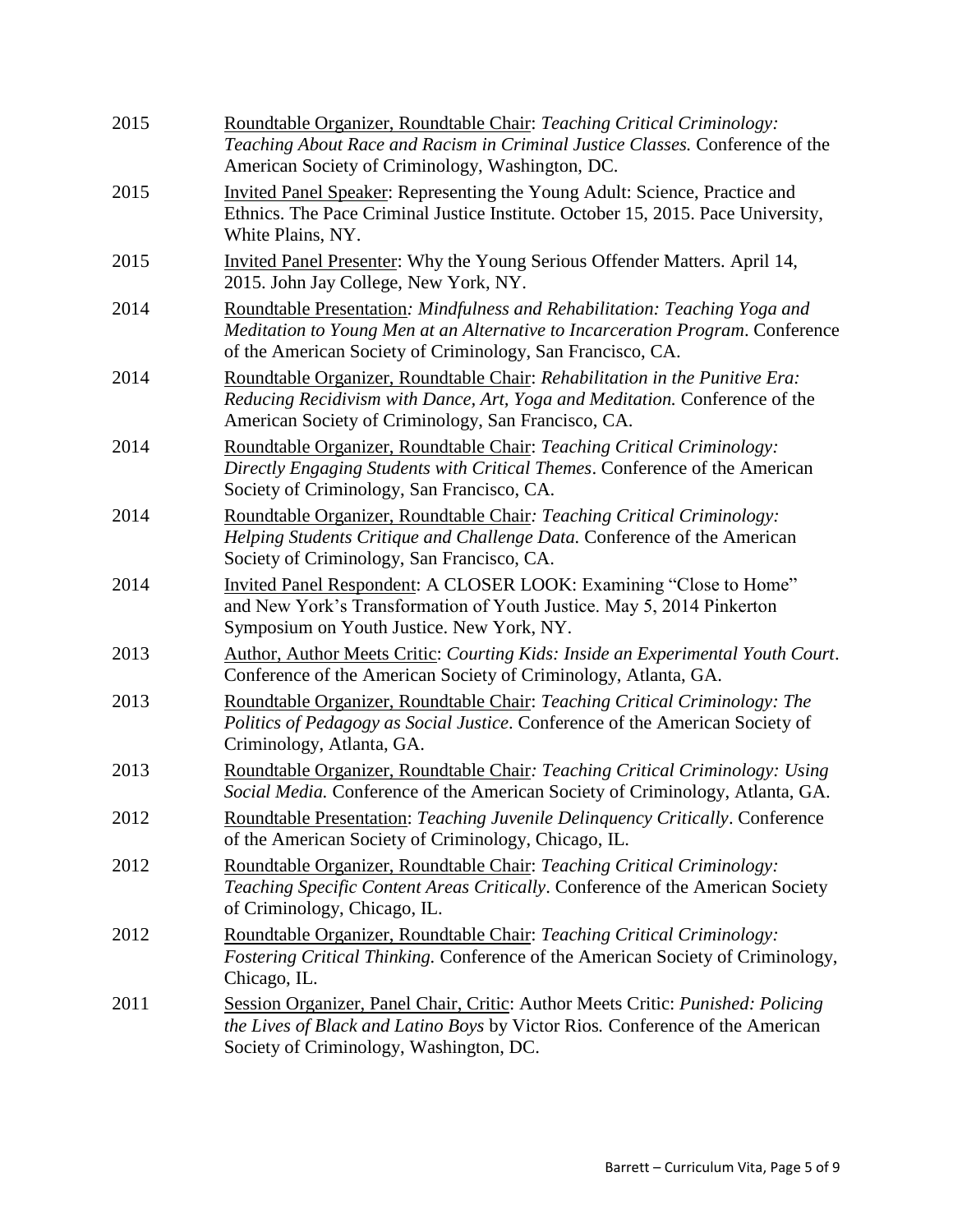| 2011 | Invited Speaker: The Legal Construction of "Adult-Juveniles": Prosecuting Youth<br>as Adults in the US and New York City. Erasmus School of Law, Erasmus<br>University, Rotterdam, The Netherlands. May 2, 2011.                             |
|------|----------------------------------------------------------------------------------------------------------------------------------------------------------------------------------------------------------------------------------------------|
| 2010 | Presentation: The Legal Construction of "Adult-Juveniles": Labeling and the<br>Criminal Prosecution of Adolescents. Conference of the American Society of<br>Criminology, San Francisco, CA.                                                 |
| 2010 | Session Co-Organizer, Panel Co-Chair: Cultural Criminology and Formal<br>Systems of Social Control. Conference of the American Society of Criminology,<br>San Francisco, CA.                                                                 |
| 2009 | Session Organizer, Panel Chair: Transgressive Pedagogies: Teaching Cultural<br>Criminology. Conference of the American Society of Criminology, Philadelphia,<br>PA.                                                                          |
| 2009 | <b>Presentation:</b> A Natural Attraction: Cultural Criminology and Liberatory<br>Pedagogy. Presented at the Conference of the American Society of Criminology,<br>Philadelphia, PA.                                                         |
| 2009 | Critic, Author Meets Critics Panel: Graffiti Lives: Beyond the Tag in New York's<br>Urban Underground by Gregory Snyder. Conference of the American Society of<br>Criminology, Philadelphia, PA.                                             |
| 2008 | Presentation: Managing Irrationality: Contradictions in the Case Processing of<br>Youth Prosecuted as if They were Adults. Presented at the Conference of the<br>American Society of Criminology, St. Louis, MO.                             |
| 2008 | <b>Presentation:</b> Inherent Contradictions: The Practical Absurdity of Prosecuting<br>Youth as If They Were Adults. Presented at the meetings of the Society for the<br>Study of Social Problems (SSSP), Boston, MA.                       |
| 2006 | Presentation: Treating "Youth Tried as Adults" as Kids: Parens Patriae in a<br>Criminal Court. Presented at the American Sociological Association meetings,<br>Montreal, Canada.                                                             |
| 2006 | Presentation: Trying Youth as Adults: Re-imagining 'Parens Patriae' in a<br>Criminal Court. Presented at the Law and Society meetings, Baltimore, MD.                                                                                        |
| 2005 | Presentation: If You So Much as Spit on the Sidewalk: Constructing Juvenile<br><i>Offenders in a NYC Criminal Court.</i> Presented at the May Common Study<br>Programme on Criminal Justice and Critical Criminology, CUNY, New York,<br>NY. |
| 2004 | Presentation: Willie Bosket and Beyond: Trying Youth as Adults in the United<br>States. Presented at the April Common Study Programme on Criminal Justice and<br>Critical Criminology, Universitat de Barcelona, Barcelona, Spain.           |
| 2003 | Presentation: Voice, Audience, and Alternative Assignment Construction.<br>Presented at the CUNY Writing Fellows August Institute, CUNY Graduate<br>Center, New York, NY.                                                                    |
| 2003 | Presentation: By Any Other Name: "Adult Kids" in a Manhattan Criminal Court.<br>Presented at the Ethnography New York Style Conference, CUNY Graduate<br>Center, New York, NY.                                                               |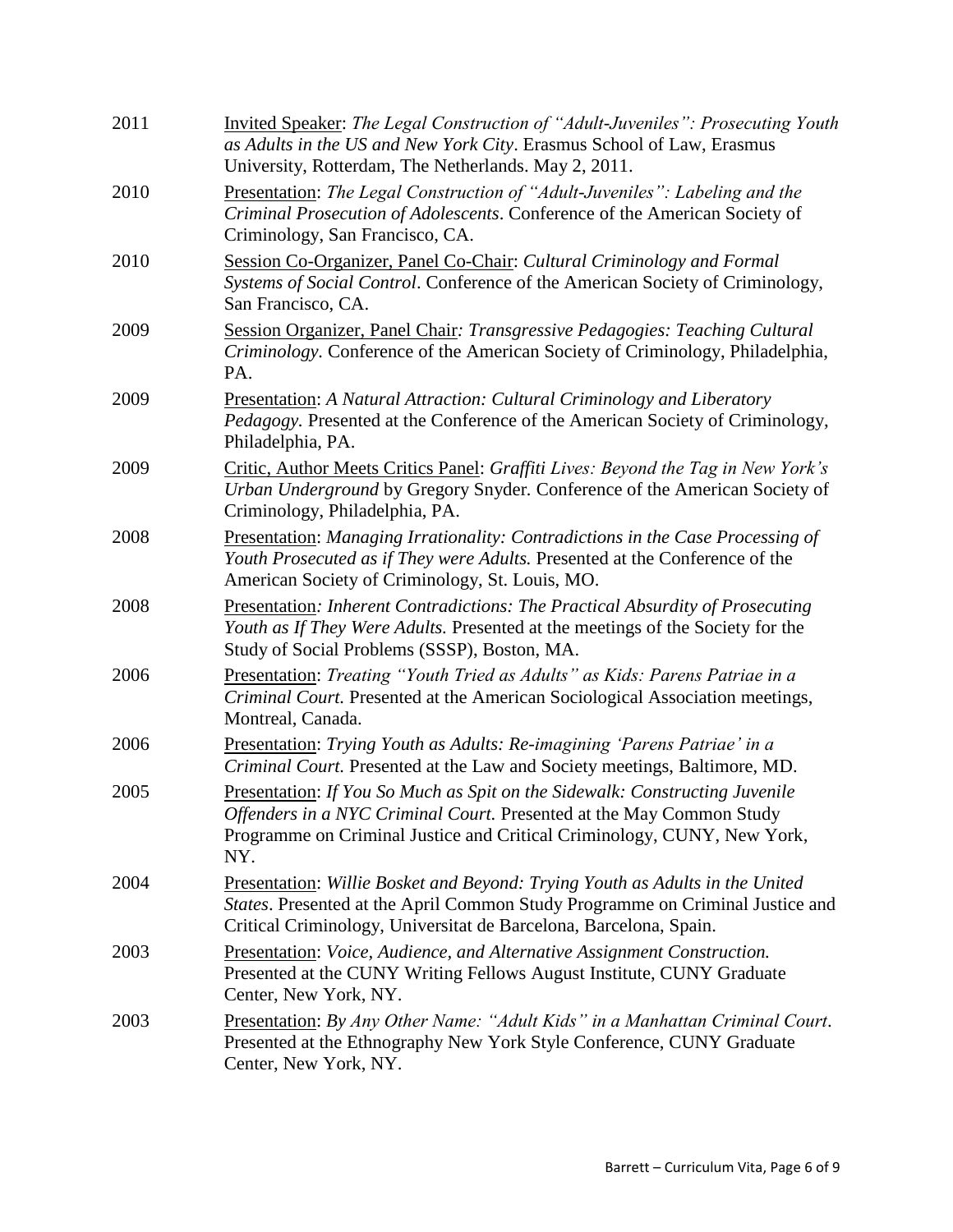- 2002 Presentation: *Trying Kids as Adults: The Phenomenon of Transfer in the 1990's*. Presented at the Conference of the American Society of Criminology, Chicago,  $\Pi$ .
- 2000 Presentation: *Restoration or Retribution? Juvenile Justice Policy Formation in the New South Africa*. Presented at the Justice Studies Association Conference, Albany, NY.

### **TEACHING AND MENTORING**

#### **Undergraduate Courses – John Jay College**

- Introductory Sociology (SOC101)
- Criminology (SOC 203)
- Political Imprisonment (SOC 275WI)
- Juvenile Delinquency (SOC 309 and 309WI)
- Sociology of Violence (SOC 308)
- Senior Seminar in Criminology (SOC 440 and 440WI)
- **Prison Narratives (ISP 147) in the Interdisciplinary Studies Program (co-taught)**
- Sociology of Race and Ethnicity (SOC 140) at Otisville Correctional Facility for John Jay's Prison to College Pipeline program
- Special Topics in Criminal Justice: Prison Education Practicum (UGR 280)

## **Undergraduate Courses – John Jay College's Prison to College Pipeline**

- **Prison Education Practicum/Learning Exchange (UGR280)**
- Sociology of Race and Ethnic Relations (SOC213)

## **John Jay College Honors Program – John Jay College**

- Honors Capstone Mentor to 1 Honors student (2014/2015)
- Honors Capstone Mentor to 3 Honors students (2016/2017)
- Honors Capstone Mentor to 1 Honors student (2017/2018)
- Honors Capstone Mentor to 3 Honors students (2018/2019)

## **CUNY BA Degree Program – CUNY Graduate Center/John Jay College**

- Faculty Mentor to 1 CUNY BA student (2012/2013)
- Faculty Mentor to 1 CUNY BA student (2017/2018)
- Faculty Mentor to 1 CUNY BA student (2018/2019)

## **Undergraduate Courses – SUNY College at Old Westbury**

- $\blacksquare$  Intro to Criminology (CR1500)
- Crime, Media and Culture (CR3200)
- Criminal Justice Administration (CR3093)
- Juvenile Delinquency (CR2090)
- Sociology of Violence (CR4099)
- Issues in Criminology: Race and Law (CR4999)
- Senior Seminar (SY5990)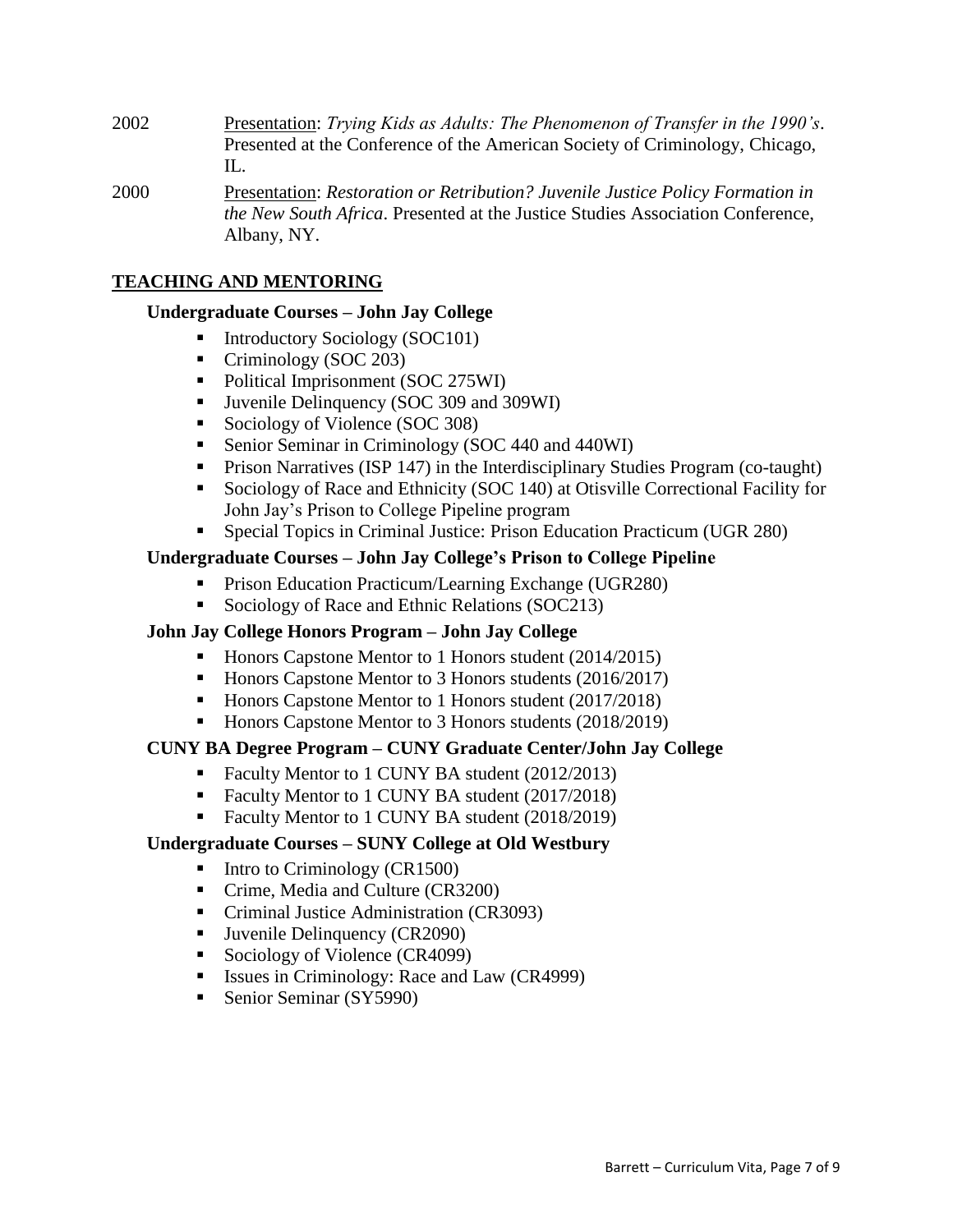## **DEPARTMENTAL, COLLEGE, AND PROFESSIONAL SERVICE**

## **DEPARTMENTAL**

| 2019/2020           | Sociology Department Promotion and Budget Committee                                                                                                              |
|---------------------|------------------------------------------------------------------------------------------------------------------------------------------------------------------|
| 2017/2018           | Sociology Department Promotion and Budget Committee                                                                                                              |
| $2016$ -present     | Chair, Curriculum Committee, Sociology Department, John Jay                                                                                                      |
| $2013$ -present     | Curriculum Committee, Sociology Department, John Jay                                                                                                             |
| 2016-2018           | Alpha Kappa Delta (AKD) International Sociology Honor Society Chapter (Beta<br>Theta of New York) Faculty Representative, John Jay                               |
| 2014                | Search Committee, Sociology Department Chair, John Jay                                                                                                           |
| 2012-2013           | Assessment Task Force, Sociology Department, John Jay                                                                                                            |
| <b>COLLEGE</b>      |                                                                                                                                                                  |
| 2019-present        | Academic Director, Prison-to-College Pipeline                                                                                                                    |
| 2016-2017           | Search Committee, Associate Provost of Institutional Effectiveness                                                                                               |
| 2016-2017           | John Jay College's Writing Across the Curriculum Advisory Committee                                                                                              |
| 2014-2015           | Strategic Planning Committee, John Jay                                                                                                                           |
| 2013-2015           | Faculty Advisory Board, Center for the Advancement of Teaching, John Jay                                                                                         |
| 2013                | GenEd Working Group, John Jay                                                                                                                                    |
| 2013                | Search Committee, Director of CAT, John Jay                                                                                                                      |
| 2012-2013           | Chair, Campus-wide Assessment Committee, John Jay                                                                                                                |
| 2011-2013           | Campus-wide Assessment Committee, John Jay                                                                                                                       |
| 2009-2010           | Co-chair, Faculty Judicial Committee, SUNY College at Old Westbury                                                                                               |
| 2008-2010           | Pre-Law Minor Committee, SUNY College at Old Westbury                                                                                                            |
| 2008-2010           | Alpha Kappa Delta International Sociology Honor Society Faculty<br>Representative, SUNY College at Old Westbury                                                  |
| <b>PROFESSIONAL</b> |                                                                                                                                                                  |
| 2014-2018           | Chair, Critical Pedagogy Collective, the teaching committee of the Division on<br>Critical Criminology and Social Justice, American Society of Criminology       |
|                     | 2018-Present Critical Pedagogy Collective, the teaching committee of the Division on Critical<br>Criminology and Social Justice, American Society of Criminology |
| $\bigcap$ $\bigcap$ |                                                                                                                                                                  |

- 2017 Teaching Committee, American Society of Criminology
- 2007-2015 International Advisory Editor, Theoretical Criminology

# **MEDIA CONTRIBUTIONS**

2018 Research quoted in Lauren Krauze, How New York City's Lineage Project Introduces Mindfulness to Vulnerable Youth, Tricycle. January 10. <https://tricycle.org/trikedaily/new-york-city-lineage-project-mindfulness-youth/>